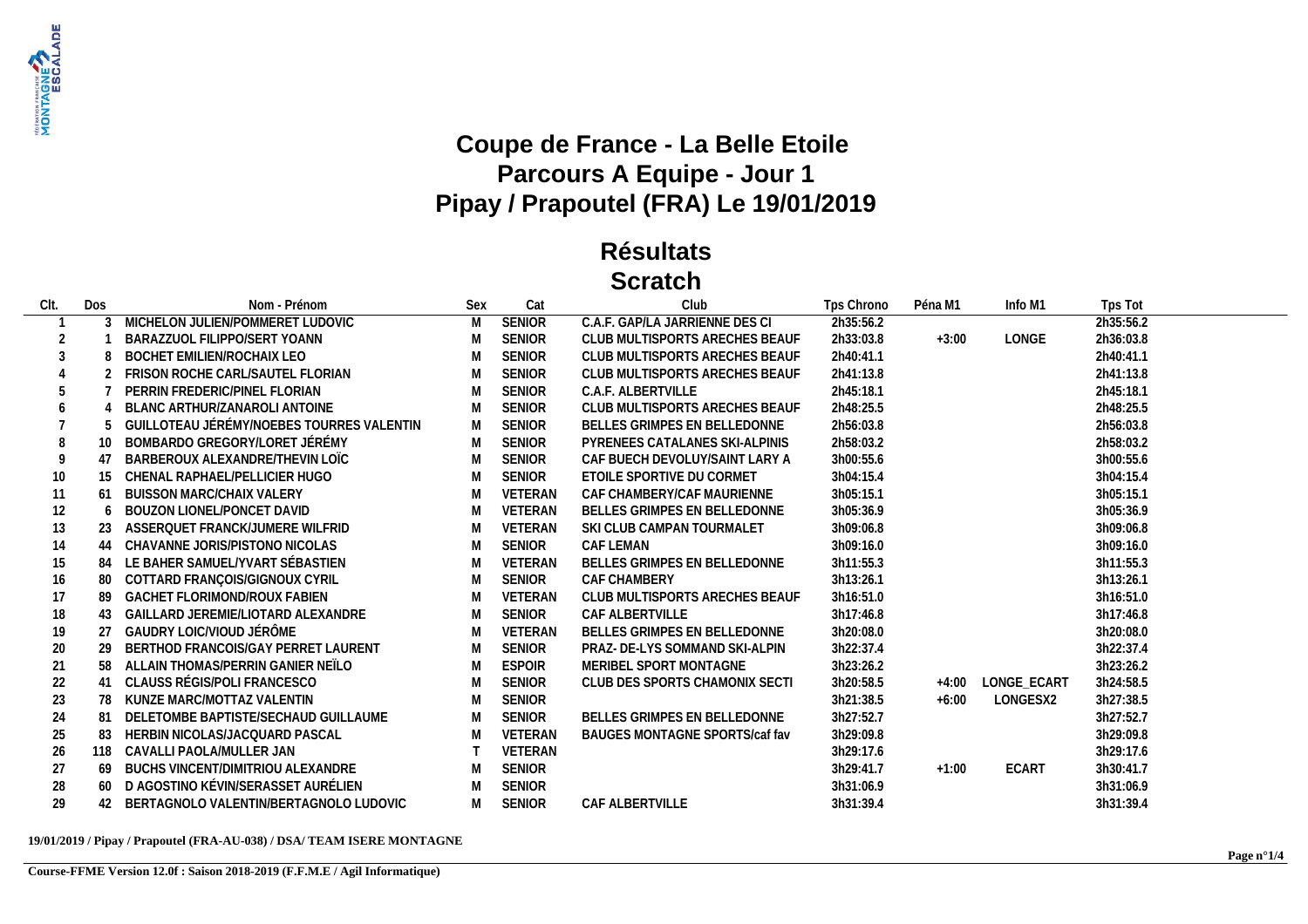| CTE. | Dos | Nom - Prénom                             | Sex            | Cat           | Club                           | Tps Chrono | Péna M1  | Info M1  | Tps Tot   |
|------|-----|------------------------------------------|----------------|---------------|--------------------------------|------------|----------|----------|-----------|
| 30   | 21  | DEGRENELLE QUENTIN/MARTINEZ JACQUES      | $\overline{M}$ | <b>ESPOIR</b> |                                | 3h32:49.5  |          |          | 3h32:49.5 |
| 31   |     | 18 COSTAMAGNA CRISTIANO/IAVELLI GIANLUCA | M              | <b>SENIOR</b> |                                | 3h33:15.8  |          |          | 3h33:15.8 |
| 32   |     | 79 GALLAY ARNAUD/POLLET VILLARD THIBAULT | M              | <b>SENIOR</b> | CLUB DES SPORTS LA CLUSAZ      | 3h03:50.4  | $+30:00$ | CRAMPONS | 3h33:50.4 |
| 33   | 17  | CUSIN FRANCOIS/NEGRO SÉBASTIEN           | M              | SENIOR        |                                | 3h33:53.5  |          |          | 3h33:53.5 |
| 34   |     | 45 MIARD JULIEN/PUECH GHYSLAIN           | M              | <b>SENIOR</b> |                                | 3h34:47.5  |          |          | 3h34:47.5 |
| 35   |     | 75 CHABERT STÉPHEN/THIBIAS KARL          | M              | SENIOR        | C.S.A. 27ème B.C.A. Montagne E | 3h35:42.3  |          |          | 3h35:42.3 |
| 36   | 92  | BOULANGER THOMAS/TERIBAT FABIEN          | M              | SENIOR        | MONTAGNE CLUB VESUBIEN ITGA    | 3h26:15.2  | $+10:00$ | SONDE NC | 3h36:15.2 |
| 37   |     | 50 FROMAGET PIERRE/PEPIN JEROME          | M              | <b>SENIOR</b> | BELLES GRIMPES EN BELLEDONNE   | 3h36:15.8  |          |          | 3h36:15.8 |
| 38   |     | 55 DELATTRE BENJAMIN/ROQUEBRUN ADRIEN    | M              | <b>SENIOR</b> |                                | 3h36:30.3  |          |          | 3h36:30.3 |
| 39   | 11  | JEAN AUBIN/MONIER QUENTIN                | M              | <b>SENIOR</b> | ASSOCIATION SKI MONTAGNE       | 3h37:51.2  |          |          | 3h37:51.2 |
| 40   | 48  | HENRI SÉBASTIEN/MONCANY JONATHAN         | M              | SENIOR        | TEAM ECRINS HAUTES ALPES       | 3h38:00.6  |          |          | 3h38:00.6 |
| 41   |     | 110 HUGO REINHOLD/ROUSSET MÉLANIE        | $\top$         | VETERAN       | CLUB MULTISPORTS ARECHES BEAUF | 3h39:04.9  |          |          | 3h39:04.9 |
| 42   | 63  | BERNIER MICH/SCOGNAMILLO STEPHANE        | M              | VETERAN       | TEAM ISERE MONTAGNE            | 3h39:21.7  |          |          | 3h39:21.7 |
| 43   |     | 86 BETRISEY MATHIAS/HARTMANN NICOLAS     | M              | <b>SENIOR</b> |                                | 3h33:28.9  | $+6:00$  | LONGESX2 | 3h39:28.9 |
| 44   |     | 20 MOUGIN STÉPHANE/RENAUD CHRISTOPHE     | M              | VETERAN       | DSA/TEAM ISERE MONTAGNE        | 3h39:29.2  |          |          | 3h39:29.2 |
| 45   |     | 111 GRYZKA CLOÉ/PICHOL THIEVEND FABIEN   | $\top$         | <b>SENIOR</b> | CAF BRIANCON/CLUB MULTISPORTS  | 3h41:48.4  |          |          | 3h41:48.4 |
| 46   | 25  | BURETTE PAUL/FLORES GARCIA JÉRÉMIE       | M              | SENIOR        |                                | 3h42:49.4  |          |          | 3h42:49.4 |
| 47   |     | 16 MOUCHART MATTHIAS/MOUCHART THIBAULT   | M              | SENIOR        |                                | 3h44:54.2  |          |          | 3h44:54.2 |
| 48   |     | 72 CATTIER CHRISTOPHE/EYMARD SÉBASTIEN   | M              | VETERAN       | GIERES ESCALADE/DSA            | 3h36:54.2  | $+10:00$ | SONDE NC | 3h46:54.2 |
| 49   |     | 64 ARNAUD ANTHONY/KISEL MATTHIEU         | M              | <b>SENIOR</b> | BELLES GRIMPES EN BELLEDONNE   | 3h46:54.5  |          |          | 3h46:54.5 |
| 50   |     | 82 LECLERE FREDDY/TOMAS VERA ALPHONSE    | M              | VETERAN       | TEAM ISERE MONTAGNE            | 3h48:38.2  |          |          | 3h48:38.2 |
| 51   |     | 26 ENCRENAZ BAPTISTE/GOSSELIN JEFF       | M              | <b>SENIOR</b> | CLUB MULTISPORTS ARECHES BEAUF | 3h38:58.8  | $+10:00$ | SONDE NC | 3h48:58.8 |
| 52   |     | 85 BOISTE SÉBASTIEN/CLARET CYRILLE       | M              | VETERAN       | MERIBEL SPORT MONTAGNE         | 3h55:01.3  |          |          | 3h55:01.3 |
| 53   |     | 73 ANTELME OLIVIER/CAVAZZANA CHRISTOPHE  | M              | <b>SENIOR</b> | CLUB DES SPORTS DE TIGNES      | 3h55:31.2  |          |          | 3h55:31.2 |
| 54   | 66  | CONSTANT FREDERIC/PELONG BRUNO           | M              | VETERAN       | CAF ALBERTVILLE                | 3h46:05.8  | $+10:00$ | SONDE NC | 3h56:05.8 |
| 55   | 22  | BESSON RICHARD/MEYNET PHILIPPE           | M              | VETERAN       |                                | 3h56:16.3  |          |          | 3h56:16.3 |
| 56   |     | 14 MATHIEU AURÉLIEN/QUILLERY ARNAUD      | M              | <b>SENIOR</b> | <b>DSA</b>                     | 3h57:40.8  |          |          | 3h57:40.8 |
| 57   |     | 19 GAY ROMAIN/CHATELAIN-CADET BRICE      | M              | <b>SENIOR</b> | MERIBEL SPORT MONTAGNE         | 3h48:01.8  | $+10:00$ | SONDE NC | 3h58:01.8 |
| 58   |     | 70 PELTIER FABIEN/SIGALAS OLIVIER        | M              | VETERAN       | <b>DSA/CAF ALBERTVILLE</b>     | 3h58:41.9  |          |          | 3h58:41.9 |
| 59   |     | 62 ALLAMANNO WILLIAM/PROUST CHRISTOPHER  | M              | VETERAN       | LA JARRIENNE DES CIMES MAURIEN | 4h01:23.3  |          |          | 4h01:23.3 |
| 60   |     | 40 BIDOLI RÉMI/BLOCIER ERWAN             | M              | <b>SENIOR</b> | BELLES GRIMPES EN BELLEDONNE   | 4h02:39.4  |          |          | 4h02:39.4 |
| 61   | 91  | BERCHET DAMIEN/PARENTHOUX NICOLAS        | M              | SENIOR        | PRAZ- DE-LYS SOMMAND SKI-ALPIN | 4h02:57.5  |          |          | 4h02:57.5 |
| 62   |     | 117 MARTIN CÉLINE/TALOUD JEAN-FRANÇOIS   | $\top$         | VETERAN       | <b>DSA</b>                     | 4h03:44.6  |          |          | 4h03:44.6 |
| 63   | 31  | DESCHAMPS LOIC/LEJOSNE PIERRE            | M              | <b>SENIOR</b> | C.A.F. FAVERGES COMP           | 4h04:20.2  |          |          | 4h04:20.2 |
| 64   | 101 | LAUGA ALICE/MARTINEZ LULA                |                | <b>SENIOR</b> | CAF ALBERTVILLE                | 4h01:47.9  | $+3:00$  | LONGE    | 4h04:47.9 |
| 65   | 49  | BASTARD JACQUES/COSTA DIDIER             | M              | VETERAN       | PRAZ- DE-LYS SOMMAND SKI-ALPIN | 4h04:53.2  |          |          | 4h04:53.2 |
| 66   |     | 107 KILCHENMANN CAROLINE/WARIDEL CORINNE |                | SENIOR        |                                | 4h04:56.2  |          |          | 4h04:56.2 |
| 67   | 51  | COHADON FABIEN/DHONNEUR SYLVAIN          | M              | <b>SENIOR</b> |                                | 4h05:05.0  |          |          | 4h05:05.0 |
| 68   |     | 74 ALEXANDRE BÉRENGER/LEJEUNE SÉBASTIEN  | M              | <b>SENIOR</b> | SECTION MONTAGNE SALOMON       | 3h56:31.6  | $+10:00$ | SONDE NC | 4h06:31.6 |
|      |     |                                          |                |               |                                |            |          |          |           |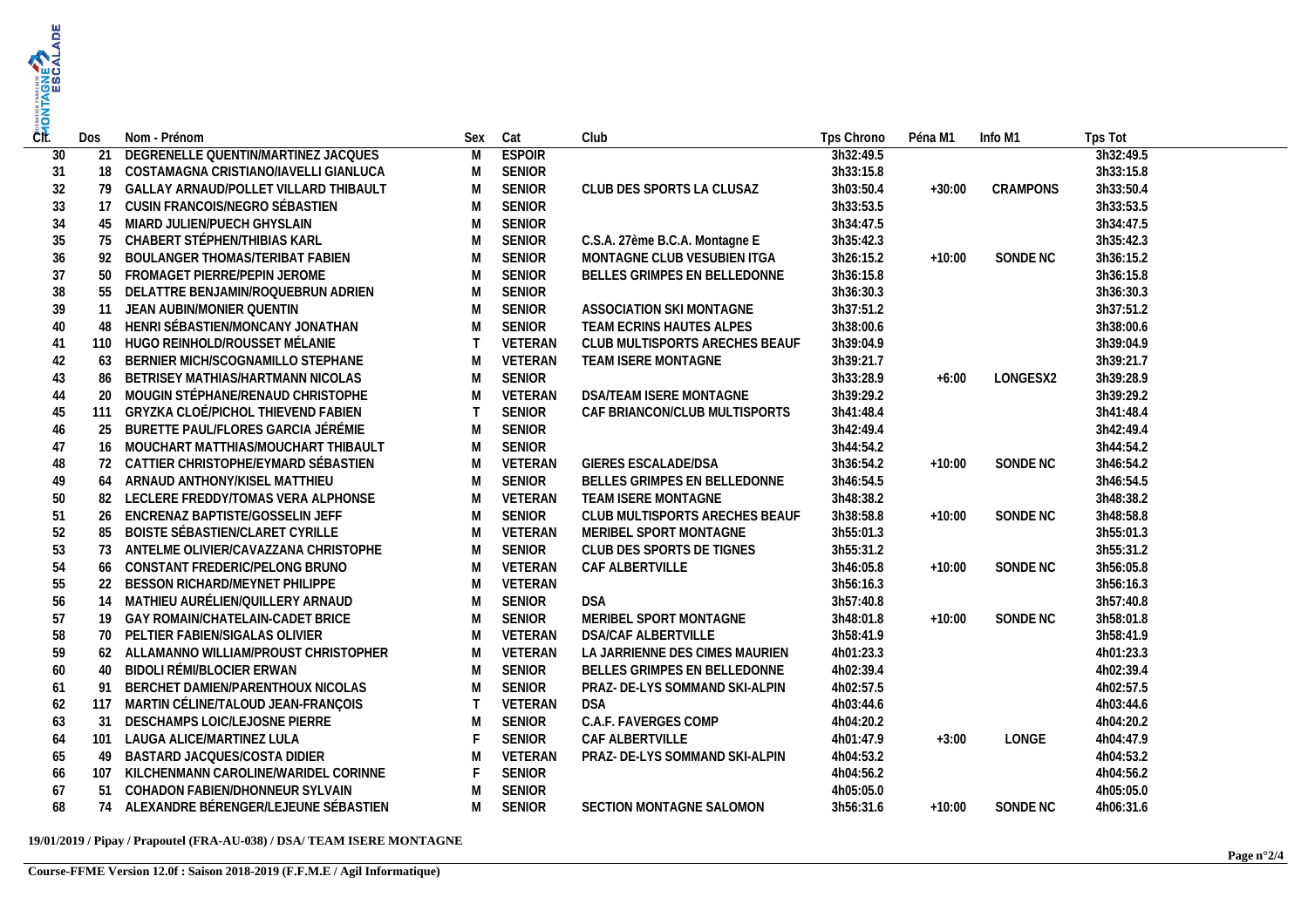| ČÍt. | Dos | Nom - Prénom                                |              | Sex Cat       | Club                                  | Tps Chrono | Péna M1  | Info M1            | Tps Tot   |
|------|-----|---------------------------------------------|--------------|---------------|---------------------------------------|------------|----------|--------------------|-----------|
| 69   | 36  | BROUSSE PIERRE-HENRY/BUISSON VINCENT        | M            | <b>SENIOR</b> | <b>TEAM ISERE MONTAGNE</b>            | 3h57:19.3  | $+10:00$ | SONDE NC           | 4h07:19.3 |
| 70   |     | 53 CALEGARI FLORENT/HERRERA BRUNO           | M            | <b>SENIOR</b> | <b>GRIMP'TOUT</b>                     | 4h08:15.2  |          |                    | 4h08:15.2 |
| 71   |     | 34 HERAND OLIVIER/RIOU FRANCOIS             | M            | <b>SENIOR</b> | TEAM ALPI MERCANTOUR                  | 3h36:11.4  | $+35:00$ | LONGENC/CRA        | 4h11:11.4 |
| 72   |     | 77 ERENA DANI/SERRAINAT JEP                 | M            | <b>SENIOR</b> |                                       | 4h05:39.1  | $+6:00$  | LONGEX2            | 4h11:39.1 |
| 73   |     | 76 DOMENGET GUILLAUME/GURRET LIONEL         | M            | <b>SENIOR</b> | GIERES ESCALADE/MERIBEL SPORT         | 4h03:11.7  | $+10:00$ | SONDE NC           | 4h13:11.7 |
| 74   | 12  | AUBONNET CHRISTOPHE/PLACAIS FRANÇOIS XAVIER | M            | <b>SENIOR</b> | CAF CHAMBERY                          | 4h13:22.8  |          |                    | 4h13:22.8 |
| 75   | 102 | BAUDIN LUCIE/BRUSSOZ SONIA                  | $\mathsf F$  | <b>SENIOR</b> |                                       | 4h14:43.8  |          |                    | 4h14:43.8 |
| 76   | 39  | BRAIDA GUIDO/SOUBRIER BERTRAND              | M            | <b>SENIOR</b> | CLUB MULTISPORTS ARECHES BEAUF        | 4h11:50.5  | $+3:00$  | LONGE              | 4h14:50.5 |
| 77   |     | 28 BLANES JEREMY/LEMERCIER ERWAN            | M            | <b>SENIOR</b> |                                       | 4h19:03.6  |          |                    | 4h19:03.6 |
| 78   |     | 112 MAGISSON NICOLAS/MAGISSON DIXANDRA      | $\top$       | <b>SENIOR</b> | CAF ALBERTVILLE                       | 4h16:36.4  |          | +4:00 ELAST_ECART  | 4h20:36.4 |
| 79   |     | 65 FATA JORDAN/FULCHIC JULIEN               | M            | <b>SENIOR</b> |                                       | 4h21:06.8  |          |                    | 4h21:06.8 |
| 80   | 87  | BALLET BAZ JEREMIE/BERTRAND DAMIEN          | M            | <b>SENIOR</b> | Licence HORS CLUB                     | 4h21:15.9  |          |                    | 4h21:15.9 |
| 81   | 33  | ALFERO FLAVIEN/BELLO JEREMIE                | M            | <b>SENIOR</b> | CLUB D'ESCALADE DE LA VALLEE D        | 4h11:52.5  | $+10:00$ | SONDE NC           | 4h21:52.5 |
| 82   |     | 106 TERRETTAZ ANAÏS/VITO SÉGOLÈNE           | $\mathsf F$  | <b>SENIOR</b> | MERIBEL SPORT MONTAGNE                | 4h23:24.8  |          |                    | 4h23:24.8 |
| 83   |     | 56 FRIGERIO MAURO/LONGHI GIACOMO            | M            | <b>SENIOR</b> |                                       | 4h25:20.2  |          |                    | 4h25:20.2 |
| 84   |     | 57 CLUET FREDERIC/CLUET KEVIN               | M            | <b>SENIOR</b> | <b>FILLIERE GRIMPE</b>                | 4h28:36.5  |          |                    | 4h28:36.5 |
| 85   |     | 68 LAMADON MATTHIEU/LARGEAULT FRANCK        | M            | <b>SENIOR</b> | CHAMBERY ESCALADE                     | 4h29:10.8  |          |                    | 4h29:10.8 |
| 86   |     | 90 SOBOUL MATTHIEU/ZUOLO SÉBASTIEN          | M            | <b>SENIOR</b> | <b>GEMSA - GRENOBLE ESCALADE MONT</b> | 4h20:51.4  | $+10:00$ | SONDE NC           | 4h30:51.4 |
| 87   | 88  | DUBOIS OLIVIER/DUBOIS FRANÇOIS              | M            | <b>SENIOR</b> | MOUSTE'CLIP MONTAGNE ET ESCALA        | 4h22:09.4  | $+10:00$ | SONDE NC           | 4h32:09.4 |
| 88   |     | 114 NOSEDA ANDRÉA/VALSECCHI STEFANIA        | $\top$       | VETERAN       |                                       | 4h25:15.0  | $+7:00$  | ELAST_ECART        | 4h32:15.0 |
| 89   |     | 30 BORDIER CHARLES/MICHELI OLIVIER          | M            | <b>SENIOR</b> | BELLES GRIMPES EN BELLEDONNE          | 4h32:17.5  |          |                    | 4h32:17.5 |
| 90   |     | 13 FLORET THIBAUT/POUPON SYLVAIN            | M            | <b>SENIOR</b> | CAF LEMAN/CAF ALBERTVILLE             | 4h20:40.5  |          | +13:00 LONGE_SONDE | 4h33:40.5 |
| 91   |     | 35 FERNANDEZ NICOLAS/LENOURRY GÉRALD        | M            | <b>SENIOR</b> | CAF AIX EN PROVENCE                   | 4h31:50.5  | $+3:00$  | LONGE              | 4h34:50.5 |
| 92   | 38  | BARNES CHRISTOPHER/MORTON MUIR              | M            | VETERAN       |                                       | 4h35:04.0  |          |                    | 4h35:04.0 |
| 93   | 9   | BAUJARD JOHANN/THEVENARD XAVIER             | M            | <b>SENIOR</b> | CLUB DES SPORTS LA CLUSAZ             | 4h35:35.6  |          |                    | 4h35:35.6 |
| 94   | 105 | CANOVA LAURE/KONIOR MAZAN AGNIESZKA         | $\mathsf F$  | <b>SENIOR</b> | CAF ALBERTVILLE                       | 4h32:52.0  | $+3:00$  | LONGE              | 4h35:52.0 |
| 95   |     | 100 GRANDJEAN NOEMIE/LACORDAIRE LUCIE       | $\mathsf F$  | <b>SENIOR</b> | CAF ALBERTVILLE                       | 4h27:25.5  | $+10:00$ | SONDE NC           | 4h37:25.5 |
| 96   |     | 54 CLARASO ALEX/MARTIN ENRIQUE              | M            | VETERAN       |                                       | 4h10:47.8  | $+30:00$ | <b>CRAMPONS</b>    | 4h40:47.8 |
| 97   | 59  | ALLEMAND WALTER/KIRMSE MORITZ               | M            | <b>SENIOR</b> | TEAM ALPI MERCANTOUR                  | 4h38:50.5  | $+3:00$  | LONGE              | 4h41:50.5 |
| 98   |     | 115 COLMARD JEAN-LOUIS/PATTEIN LAURENCE     | $\top$       | VETERAN       | DSA                                   | 4h46:29.5  |          |                    | 4h46:29.5 |
| 99   |     | 24 BREILLAD SIMON/TSOKANIS IANIS            | M            | <b>SENIOR</b> |                                       | 4h53:22.3  | $+1:00$  | ECART              | 4h54:22.3 |
| 100  |     | 52 MAILLARD JEREMY/PIJOURLET JULES          | M            | <b>SENIOR</b> |                                       | 4h58:59.7  |          |                    | 4h58:59.7 |
| 101  | 71  | BERNARD GRANGER LAURENT/MARTEAU ERIC        | M            | <b>SENIOR</b> | CLUB MULTISPORTS ARECHES BEAUF        | 4h59:22.6  |          |                    | 4h59:22.6 |
| 102  |     | 113 BOUJENAH SÉBASTIEN/BUONO MICHEL CLARA   | $\mathsf{T}$ | <b>SENIOR</b> | CAF BUECH DEVOLUY                     | 5h00:16.7  |          |                    | 5h00:16.7 |
| 103  | 37  | <b>BLANKENSTEIN TOM/DAVIS PETE</b>          | M            | <b>SENIOR</b> |                                       | 5h03:28.8  |          |                    | 5h03:28.8 |
| 104  |     | 103 GABEREL IVANA/VENDRAMI DANIELA          | $\mathsf{F}$ | <b>SENIOR</b> | CLUB DES SPORTS CHAMONIX SECTI        | 5h03:34.8  |          |                    | 5h03:34.8 |
| 105  |     | 46 LEROUX DIMITRI/VANDENHELSKEN LOIC        | M            | <b>SENIOR</b> | ANNECY ESCALADE                       | 5h18:00.0  |          |                    | 5h18:00.0 |
| 106  | 104 | JOSSERAND CINDY/LACREVAZ JULIE              | $\mathsf{F}$ | <b>SENIOR</b> | MERIBEL SPORT MONTAGNE                | 5h19:00.0  |          |                    | 5h19:00.0 |
|      |     | 116 LECHERE JOACHIM/LECHERE FLORENCE        | $\top$       | VETERAN       |                                       | Abd        |          |                    | Abd       |
|      |     |                                             |              |               |                                       |            |          |                    |           |